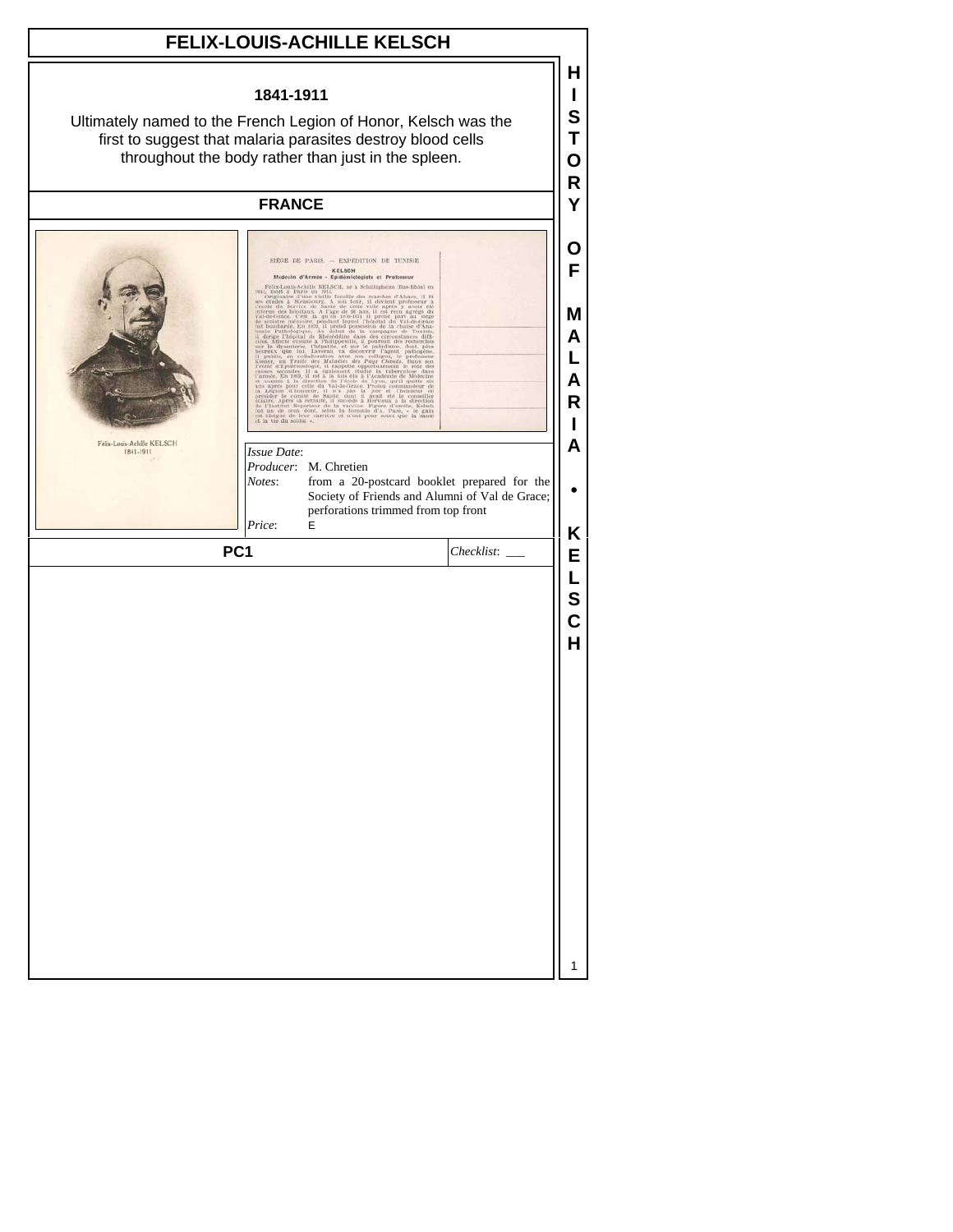## **FELIX-LOUIS-ACHILLE KELSCH**

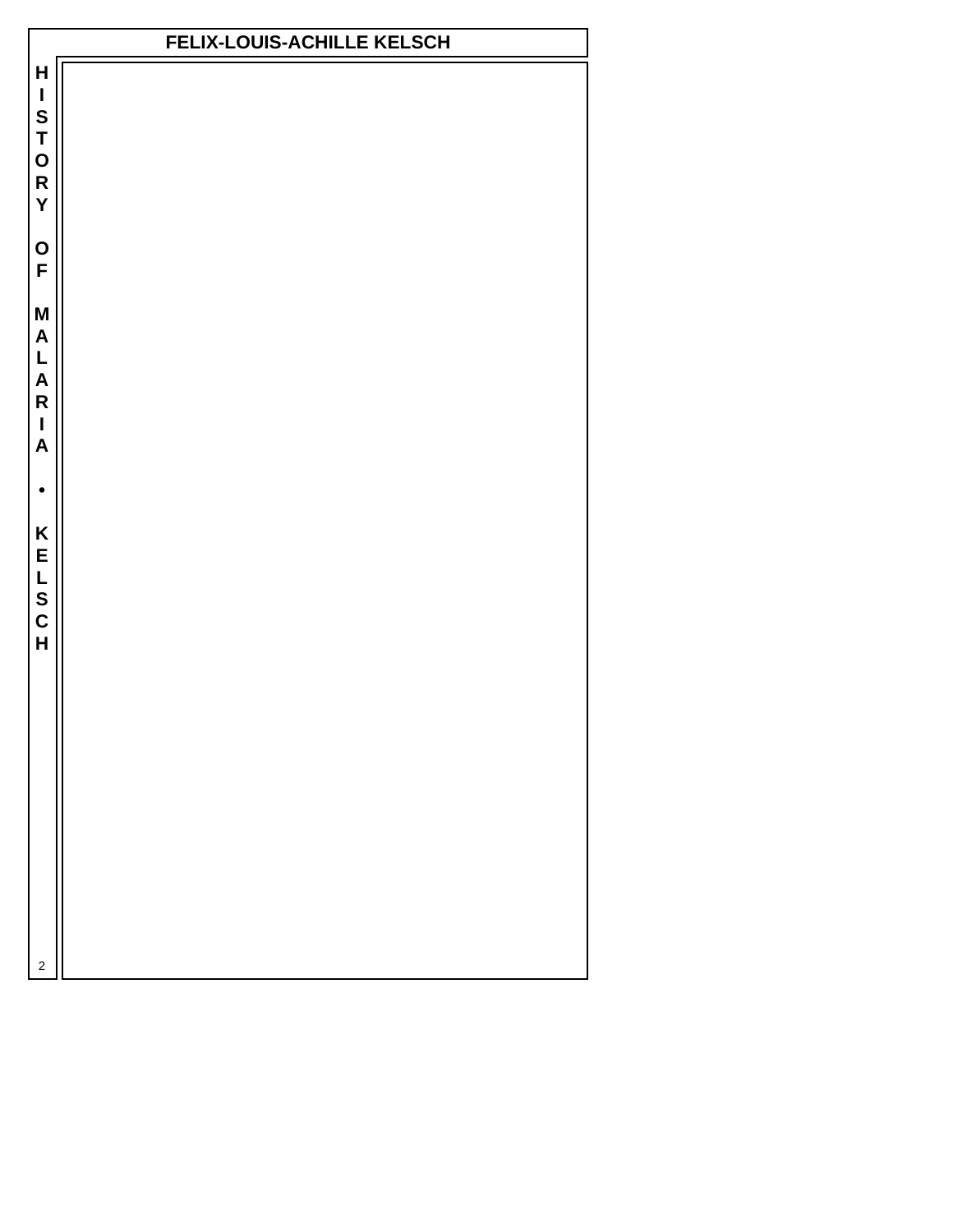